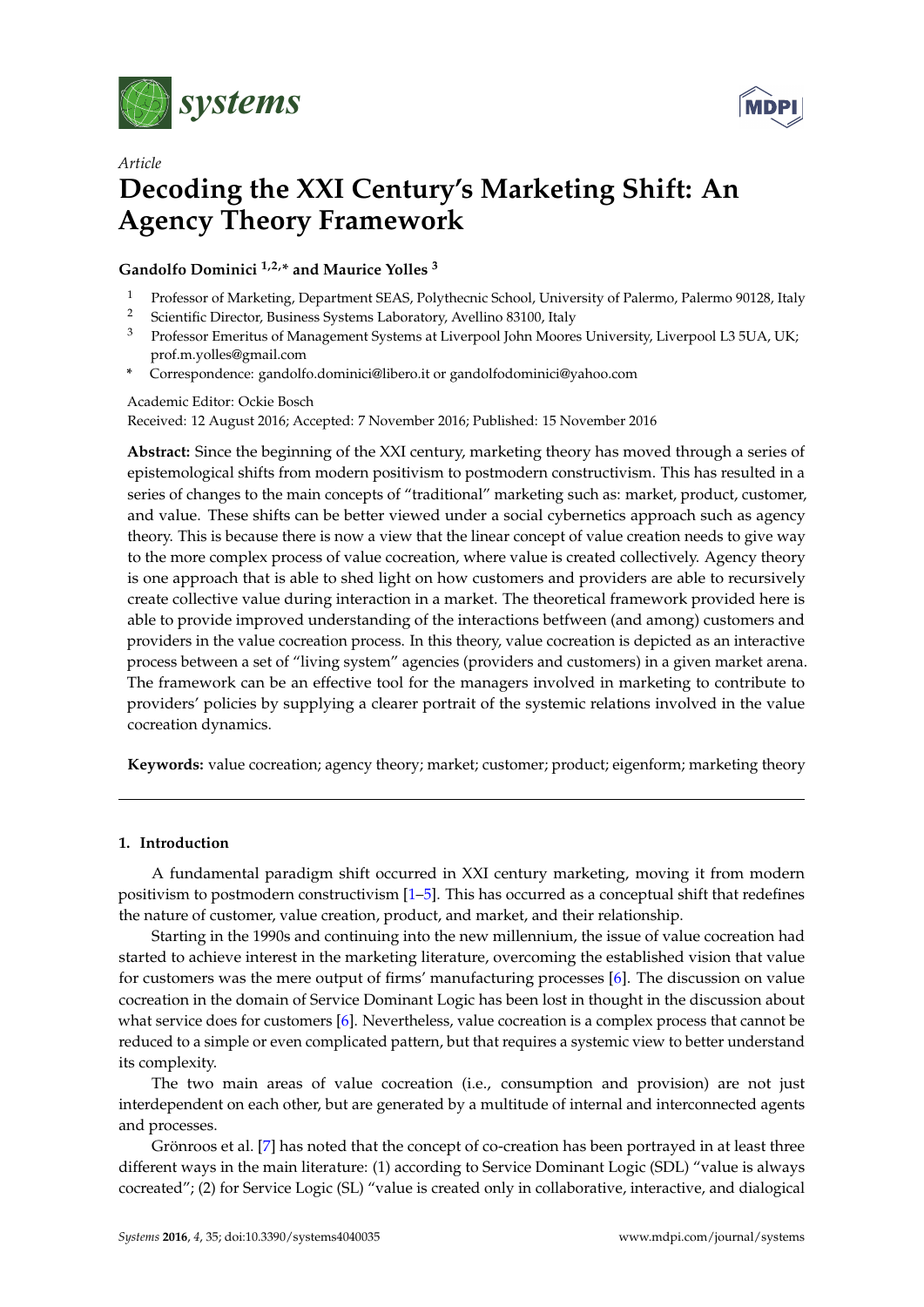processes"; (3) for Customer Dominant Logic (CDL) "value is co-created when it is driven by mutual intentions" [\[7\]](#page-10-2). All these three perspectives give some elements that can be useful to understand the value cocreation process. Furthermore, it arises that from the above-mentioned approaches, value cocreation may occur in different contexts: it can be intentional value co-creation driven by the provider or by the customer, or it may be spontaneous [\[7\]](#page-10-2).

This paper derives from the realisation that there is currently no published exhaustive modeling framework available in the marketing literature that fully represents the complex process of value cocreation, including all the above-mentioned perspective and cases. In this paper, we offer one that is able to do this. It is called agency theory, and it is connected with social cybernetics and "living systems" theory. Agency Theory is unique in its ability to explicitly model complex contexts in which control and communications are central components, as in the case of modern day considerations of marketing processes. This is due to its ability to represent those contexts through generic structures that can be used to fully signify their strategic and cultural attributes and ultimately to anticipate future behaviors. Agency is an entity that is an active organism capable of having desires, making plans, carrying out actions [\[8\]](#page-10-3), communicating with other agencies, and is able to adapt in changing environments. Customers are active co-creators of value through communication with other customers. Customers engage in conversations with other customers both face to face and by sharing their experiences, thoughts, and feelings on social media, thus co-defining the symbolic meaning of brands and products. This happens today mainly through interactions on Social media, where the value co-creation process is activated by customer-to-customer communication. It can therefore be used to represent customers, providers, and the complex interactions between them that occur within social media, and to explain the dynamics of value cocreation. The contribution that agency theory makes here is to facilitate the discussion of the marketing value cocreation process, and in so doing, to provide insight to the nature of the paradigm shift and the conceptual change that accompany this through revised conceptual meanings of customer, market, and product, and the relationships between them. Furthermore, mainstream marketing approaches tend to adopt linear models that see the creation of value in the market as (at best) a mere cumulative sum of all the individual values. In contrast, agency theory takes the view that value cocreation is the result of complex social communication taking place in a lifeworld (defined through the thematic communications that occur among a network of participants that offers a potential for common understanding) where meanings are relative to agencies (producers and customers), and as these are communicated between each other a process of symbolic sense negotiation develops. We further show how agency theory can be an effective approach to decode the inner mechanism of value cocreation. Our analysis can be a starting point for the development of more accurate managerial models capable of steering the value cocreation dynamics.

Based on systemic analysis of the value cocreation process through an agency theory framework, the purpose of the present paper is to explain the strategic and cultural attributes involved, and their intra and inter-systemic relations.

After an introduction on the main concepts of agency theory (Section [2\)](#page-1-0), we shall explain the nature of the main shifts in marketing theory, and then create a narrative through agency theory to explain the complex process of value cocreation (Section [3\)](#page-3-0). We then conclude with some reflections and suggestions for further research.

#### <span id="page-1-0"></span>**2. Theoretical Background of Agency Theory**

It has been said that agency is an entity that has the capacity, condition, or state of acting or of exerting power. Set within a theoretical web, agency theory is concerned with the relationship between two or more parties who may act as agencies to each other, and is concerned with the determination of the general structure that enables them to be agencies, and the interactive relationships between them. The general structure associated with agency here refers to its substructure and superstructure. Agency substructure is a living system metamodel: an eleboration of the concept of autopoiesis (self-production) developed by Maturana and Varela [\[9\]](#page-10-4), and which arises with Schwarz [\[10–](#page-10-5)[12\]](#page-10-6))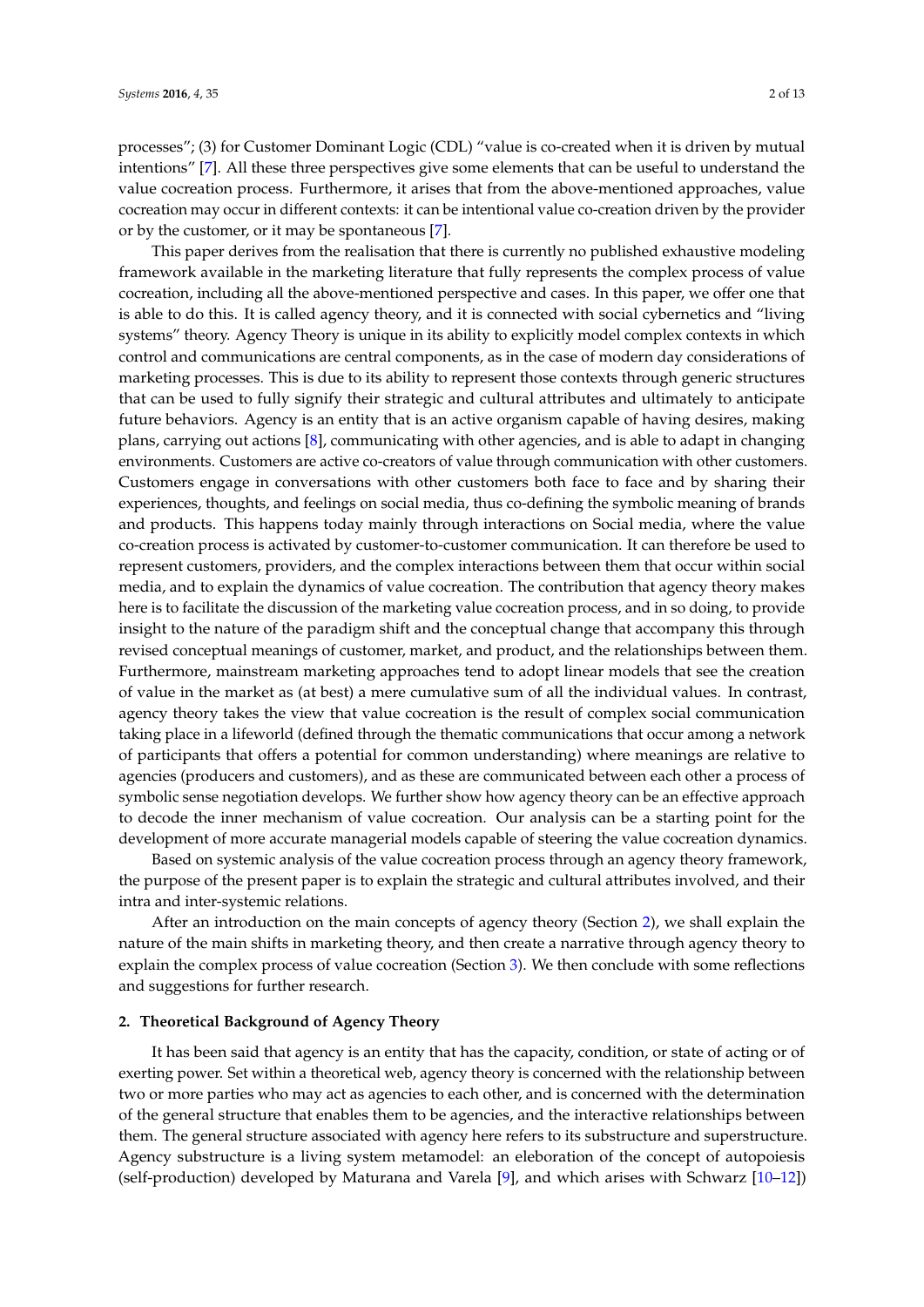who's extension was to include autogenesis (self-creation). A living system is an open self-organizing system that interacts with its environment which it internalises through processes of autopoiesis and autogenesis—networks of processes that manifest forms of information, energy, and matter as appropriate and determined by context that will contribute to the determination of how complex human system processes develop, facilitating the emergence of collective interactions—in this case in a marketing arena resulting in individual or collective eigenbehaviours (See section 3.3). The importance of living system theory is expressed by Vancouver ([\[8\]](#page-10-3), p.165) who tells us that it can " . . . *provide a framework for describing the micro (i.e., human), macro (i.e., social organisations), and meso (i.e., interaction between the two) levels of the field without relying on reductionism or reification. The more parsimoniously it can do this, the better [\[13](#page-10-7)[,14\]](#page-10-8). Second, it should provide a model of the major processes of dynamic interaction between individuals, situations, and behaviour to address the major phenomenon of the field like behaviour, cognition, and affect [\[15\]](#page-10-9). Finally, it should provide researchers with research ideas [\[14\]](#page-10-8)*."

Vancouver [\[8\]](#page-10-3) continues by saying that living systems theory entails the proposition that living systems can maintain regularity despite irregularity in their environments. This regularity is accomplished by comparing current or anticipated states with internally represented desired states and converting any difference into actions that will enable the maintenance of small differences. Vancouver further notes that in living systems theory, influences emerge from evolutionary and biological to sociological and economic processes.

Cocreation is an emergent phenomenon deriving from the self-organization of living systems. Self-organization is a property of complex systems, composed of active elements whose system of interactions serves for the exchange of matter, energy, and information among their parts and with their context. Self-organization does not imply an external "shaper" of the system; rather a living system continuously organizes and re-organizes its structure and function spontaneously by itself [\[16\]](#page-10-10).

To capture such attributes, agency theory (as presented here) adopts the concept of autopoiesis [\[9\]](#page-10-4), which Mingers [\[17\]](#page-10-11) notes refers to systems that are self-producing or self-constructing, and this is indicative of certain properties of living as opposed to non-living entities. This modelling approach has been enlarged to encompass attributes of cognition and communication, leading to what a form of what is known as second-order cybernetics [\[17\]](#page-10-11). Schwarz [\[11\]](#page-10-12) developed a more comprehensive general theory of living systems in which autopoiesis constitutes one part, the other being autogenesis or self-creation. Yolles [\[18\]](#page-10-13) has elaborated this into a knowledge-based theory that has its seat in the theory of anticipation. When living systems theory is set within the context of agency learning, concepts by Piaget [\[19\]](#page-10-14) can be adopted so that autogenesis and autopoiesis are represented through forms of process intelligence.

Agency theory is not new. Bandura [\[15\]](#page-10-9) highlights three different formulations for it. These are the economic agency, the emergent interactive agency, and the autonomous agency. The economic agency is seen as an internal instrumentality through which external influences operate mechanistically on action; this approach eliminates properties of motivation, self-reflection, self-reaction, creativity, and self-direction. Such attributes of an agency imply that internal events are a reflection of the impact of external environments from which causal attributes are ignored, and the self-system is merely a repository and conduit for environmental forces, or in other words a black box, and as such self-influences do not exist. This approach is typical where investigations that occur involve more general questions of incomplete information and risk sharing. It is also concerned with analysing and resolving problems that occur in agency relationships. The theory assumes that a principle agent delegates authority to other agents, but there are issues because strategic attributes such as goals and information about capacities and activities vary. The approach focuses on the ways that principals try to address the control problem by selecting certain types of agents and certain forms of monitoring of their actions, and by using economic incentives. This agency theory, has limitations because it does not consider intrinsic agency imperatives.

The emergent interactive agency is an approach adopted by Bandura [\[15\]](#page-10-9) to explore social cognition. Here the agency makes causal contributions to its own motivations and actions using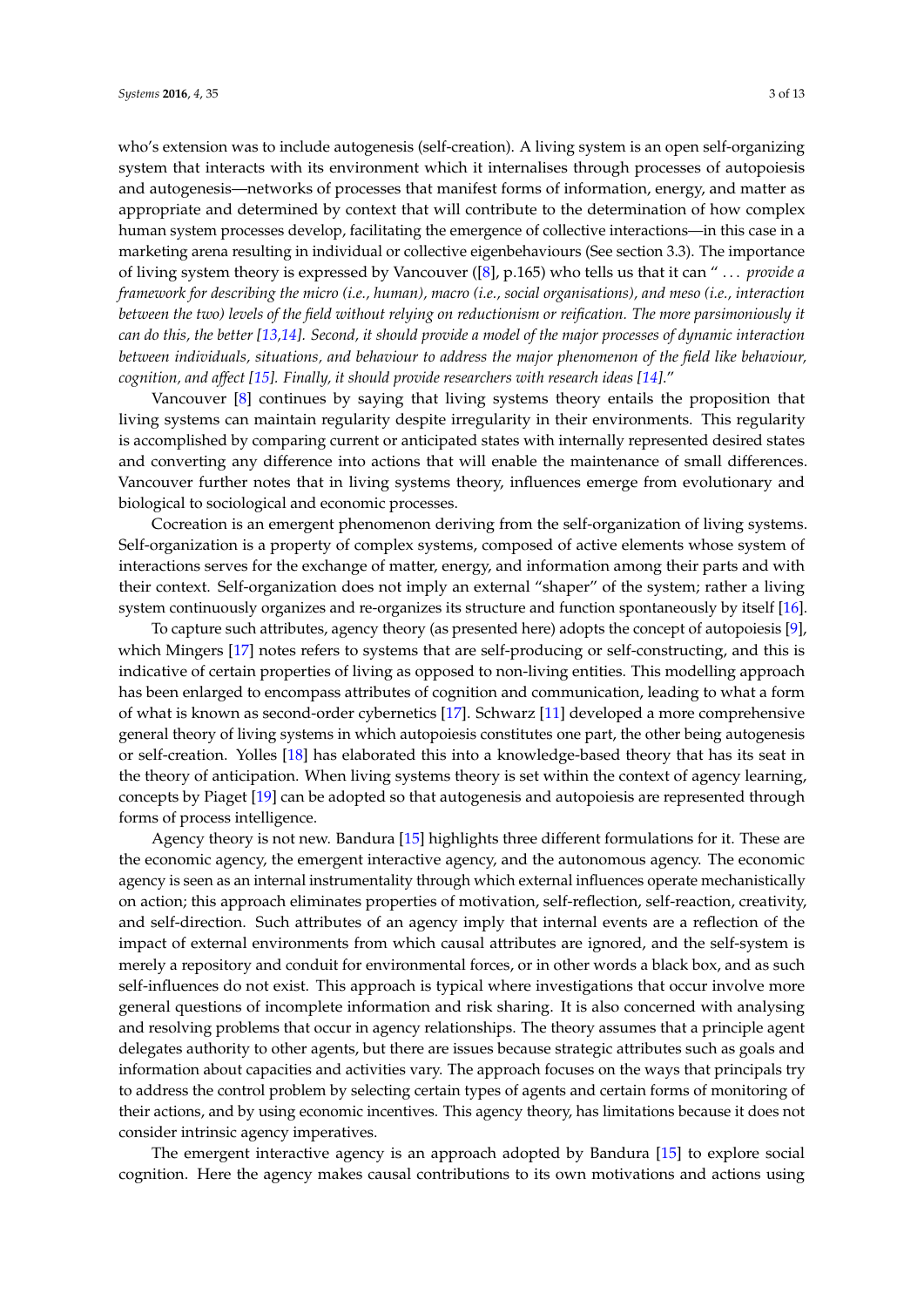"reciprocal causation." The latter adopts attributes of self-regulation and control, and action, cognition, affect, and other personal, environmental, and interactive factors are involved. In reference to the autonomous agency, Bandura [\[15\]](#page-10-9) makes a fundamental error by misunderstanding that there is a distinction between an autonomous and an isolated agency, and so dismisses this without much further regard saying that no real agency is autonomous (meaning isolated) from interaction with others. The term autonomous is normally used within the context of interactive environments, where an autonomous system is self-directed while also being influenced by its environment. It may additionally have its own immanent dynamics that impact on the way it interacts. It is a core concept in Beer's [\[20\]](#page-10-15) Management Cybernetics. The emergent interactive agency is fundamental to its existence.

Yoon [\[21\]](#page-10-16) notes that Bandura's approach also refers to the capacity of the agent to exercise control over the nature and quality of its life, and in doing so operates with four core features: intentionality, forethought, self-reactiveness, and self-reflectiveness. Agencies are also proactive, self-organizing, and self-regulating. They participate in creating their own behaviour and contributing to their life circumstances. An agency also has cognitive functions that may be represented through personality.

Agency theory is a generic "living systems" framework [\[22](#page-10-17)[–24\]](#page-10-18). This redefines Bandura's conception of the autonomous system approach. As previously indicated, the concept of a viable living system as adopted here arises with the work of Schwarz [\[11\]](#page-10-12). This sits on the foundational work of Miller [\[25\]](#page-10-19), which reduces the complexity of the structure and organisation of living systems. Miller provides a common framework for analysing the nature, condition, structure, and process of systems at various levels of complexity. This ability to compress complexity has been important to living systems theory. It also sits on the work of Maturana and Varela [\[9\]](#page-10-4), who were interested in the biological basis of living, and created a generic modelling approach that has the capacity to anticipate future potentials for behaviour.

## <span id="page-3-0"></span>**3. The Marketing Paradigm Shifts**

#### <span id="page-3-2"></span>*3.1. Customers as "Agencies"*

Originally the customer was seen as a consumer capable of manipulation such that value can be created. This was replaced by one in which customers have perspectives that might vary.

Consider a market space populated by interacting providers and customers. Adapting a definition from Rampen [\[26\]](#page-10-20), value cocreation arises when customers are able to personalize experiences through a product (during the lifetime of its use) to a level that is best suited to satisfy expectations relating to requirements. This may connect with personality attributes that constitute drivers for the provider that include loyalty and relationship formation. Value cocreation allows customers and a provider to derive greater value from product experiences, which is constituted as new knowledge, higher revenues, and/or improved brand loyalty. The participants in value cocreation (i.e., customers and providers) may also be known as agencies: entities that have the capacity, condition, or state of acting or of exerting power in a market process in connection with some utility that has potential value.

Customers are no longer conceived as just targets that inactively take delivery of stimuli coming from market providers in terms of offerings and communication. Customers play an important and active role in the creation of meaning [\[27](#page-10-21)[–31\]](#page-10-22). The market arena is the land of encounters between providers and customers, where customers and providers construct an active, interactive, and dynamic system of sense/meaning through recurrent communication loops [\[32,](#page-11-0)[33\]](#page-11-1).

## <span id="page-3-1"></span>*3.2. The New Concept of Value Creation*

The traditional concept (here we refer to the Kotler approach as the most widespread in his Marketing textbooks in the last century) of value creation arises from the connection between the producer and the customer, and centres on the producer as the initiator of the perception of value. Here, the producer sees the customer as an object of attention that can be manipulated into value creation.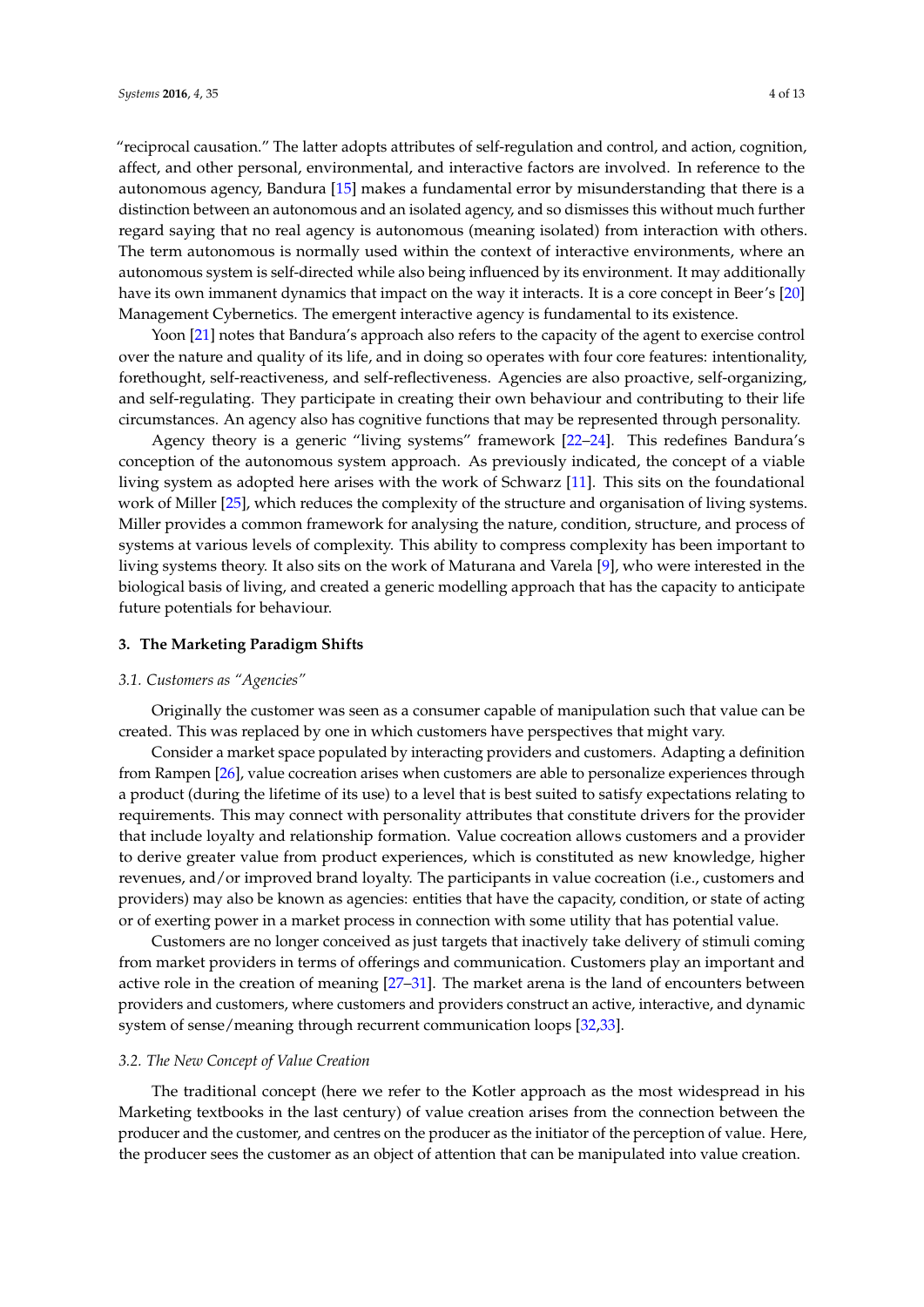In the early 1980s, Toffler [\[34\]](#page-11-2) predicted that due to the advances of communication technologies and the consequent enhancement of the relational capabilities between individuals, the dynamics of value creation in the market arena would progressively change. Thus, the traditional marketing logic based on the proposition of value creation applied to clustered targets of customers (that define a segment of the market) is outdated since it makes no contribution to the understanding of the dynamic processes of value cocreation.

Value creation is an outcome of passive customer exposure to product promotion by producers [\[35](#page-11-3)[,36\]](#page-11-4). The original concept of value creation was a strategic process that provided the intellectual frameworks, conceptual models, and governing ideas that allowed a provider of products (a term which we shall take to include services) to identify opportunities for bringing "value" to consumers and to deliver that value at a profit [\[37\]](#page-11-5). It constitutes a one-sided definition that centres on the provider.

In contrast, value cocreation is a dynamic process that results from the thematic behavioural space of rich interactions that constitute a lifeworld involving the exchange of meaning during communication processes that have consequences for agency behaviours.

The concept of value cocreation emerged in the domain of 'service-dominant logic' [\[38](#page-11-6)[–40\]](#page-11-7) and quickly assumed a key relevance in marketing theory [\[41](#page-11-8)[,42\]](#page-11-9). This recognises that value is not exclusively created for customers by providers but for both, and by all the agents in the market arena over the full duration of their dynamic interactions [\[43](#page-11-10)[,44\]](#page-11-11).

#### <span id="page-4-0"></span>*3.3. Product as an "Eigenform"*

To understand how a product can embody cocreated value, it is necessary to first define the nature of a product. The most common definition comes from Kotler and Armstrong ([\[45\]](#page-11-12), p. 245): "*Anything that can be offered to a market for attention, acquisition, use or consumption that might satisfy a want or need*". Therefore, from Kotler and Armstrong's perspective, a product is an asset that comes into the market from an external source and is created by a provider "out there", and is introduced into the market arena for a specific targeted need that should be satisfied. However, is this the case for value cocreation? Is the value of a product something that depends on its creator? Is the value of a product that of a mere "object" that is created and offered by a provider? The response is necessarily no, because value cocreation happens in the market arena as a result of interactions and is not an entity within its environmental marketplace.

Traditionally a "object" is seen as a thing that is out there in a four-dimensional time-space, and is normally perceived as a separate form "out there" and independent of any observer. However, more appropriately, an object is not seen as something outside of the system in an environment that is just perceived by an observer (even where the observer's perspective can be properly formulated [\[46\]](#page-11-13)). This in turn leads to the question of whether a product (as an object) is the same for all customers, which of course it is not from a constructivism perspective.

For instance, we may reflect on what Jerome Bruner [\[47\]](#page-11-14) reported on when, in 1924, physicist Werner Heisenberg took a walking tour with Niels Bohr and they came to Kronberg Castle (Kronberg is known to many as the setting of William Shakespeare's famous tragedy Hamlet):

"Isn't it strange how this castle changes as soon as one imagines that Hamlet lived here? As scientists we believe that a castle consists only of stones, and admire the way the architect put them together. The stones, the green roof with its patina, the wood carvings in the church, constitute the whole castle. None of this should be changed by the fact that Hamlet lived here, and yet it is changed completely. Suddenly the walls and the ramparts speak a different language.

[...] Yet all we really know about Hamlet is that his name appears in a thirteenth-century chronicle. [...] But everyone knows the questions Shakespeare had him ask, the human depths he was made to reveal, and so he too had to be found a place on earth, here in Kronberg." ([\[47\]](#page-11-14), p. 45)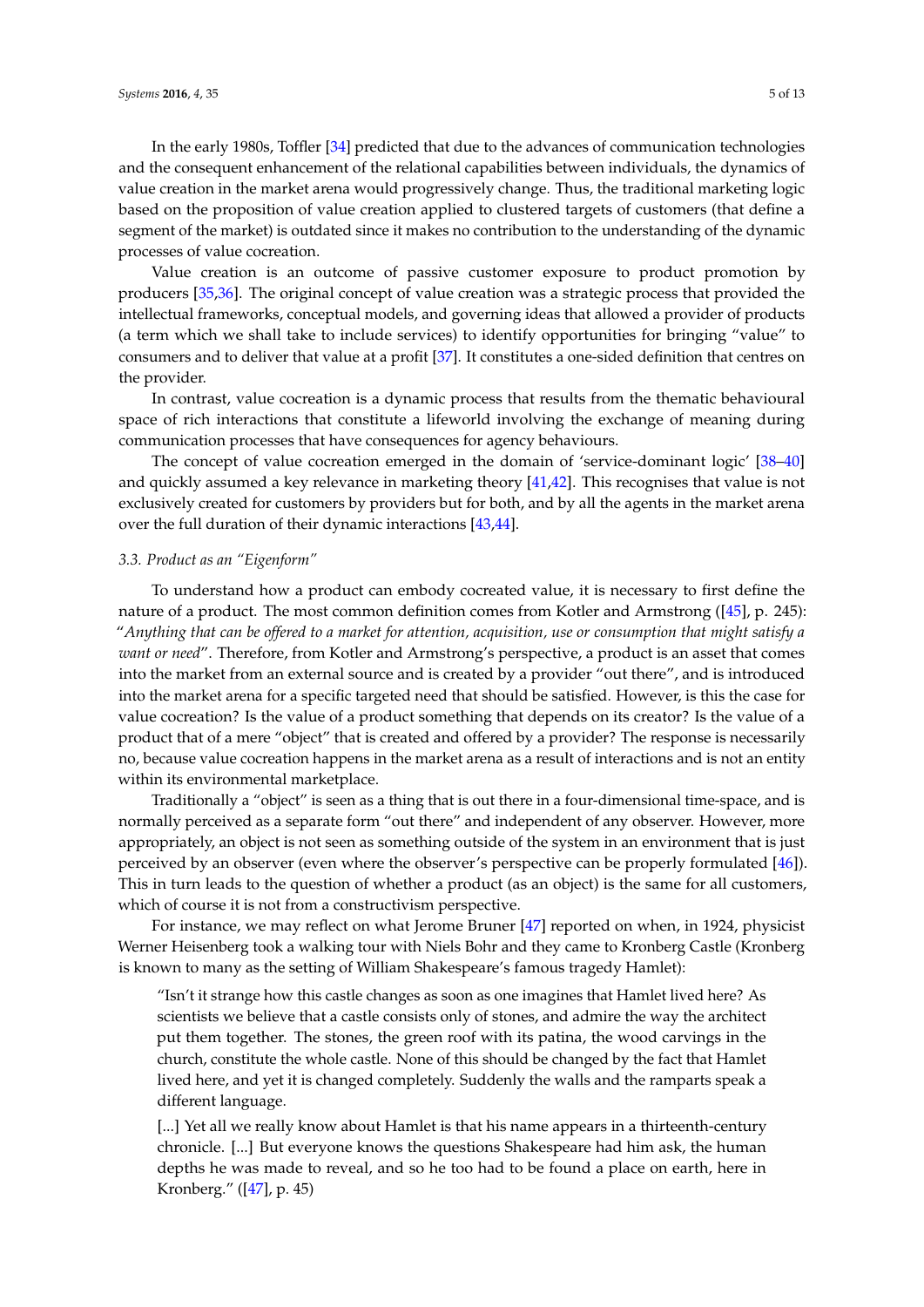This can be placed in a marketing context. The battle between VHS and Betamax video tapes resulted in the technically inferior product becoming the standard [\[48\]](#page-11-15) due to the creation of value. Another explanation is provided by the motorbike industry. Harley Davidson is a valued motorbike brand, though there are similar less expensive machines with better performance. The value of Harley Davidson goes far beyond its value as an object, including many perceived features coming from the history of the brand, the storytelling around it, its communication, and its psychological power that make its performance weaknesses its strong points for its brand supporters. Following Schembri [\[49\]](#page-11-16), Harley Davidson is a cultified and valued product, the cult sharing an esoteric veneration of the product that has become "a symbol of American freedom, independence and his own status as a regular guy" [\[50\]](#page-11-17), forming a "subculture of consumption" based on symbolic values [\[51\]](#page-11-18).

So, value cocreation occurs when an object is seen as something perceived by an observer and socially valued, the perception being fluid and varying through time and space. As such, to understand a flow of perception, it is relevant to study the "processes," though it is of little or no use to analyze the single phenomenon in a single period of time and place.

This interest in observation and process brings us to the notion of eigenform. The German word "eigen" means *proper* or *characteristic*. Eigenform means a patterning of the "behaviour of observation", which means instead of taking "observation as a seeing of objects", it is rather a process that has trajectories which unite both the observer and the observed [\[52\]](#page-11-19). While it is possible to do without this term, its definition offers a very specific meaning that allows for explanatory brevity. The term was first introduced by Heinz von Foerster [\[53\]](#page-11-20) and is inextricably linked with second order cybernetics (or cybernetics of the observer) and the circularity of knowledge [\[46](#page-11-13)[,54\]](#page-11-21). Von Foerster asserted that familiar objects of our reality can be seen as nothing more than "tokens" for the behaviours of the living system that create stable forms. This conception of objects as symbols or tokens does not deny a primary reality that is the source of these tokens, but to a certain extent to underline the relevance of processes and the role of sense-making in the production of a perception map that leads the behaviours of the individual agencies [\[46](#page-11-13)[,54\]](#page-11-21). As Kauffman ([\[46\]](#page-11-13), p. 6) points out:

"For an observer there are two primary modes of perception: compresence and coalescence. Compresence connotes the coexistence of separate entities together in one including space. Coalescence connotes the one space holding, in perception, the observer and the observed, inseparable in an unbroken wholeness. Coalescence is the constant condition of our awareness. Coalescence is the world taken in simplicity. Compresence is the world taken in apparent multiplicity."

In the *compresence* mode of perception, objects cannot be separated from actions. According to this view, objects are symbolic entities, involved in a system of interactions from which they take their apparent solidity. The perceptible solidness of external forms is nothing more than a "*mirror of the stability of the process by which these forms come into being*" ([\[46\]](#page-11-13) p. 1). Hence, forms are created from the concatenation of actions inside a process and objects are symbols that function as signals for "behaviours" of the dynamics of the processes. This implies that the common objects of our perceived experience (which combine as eigenforms) are the landmarks for agency operations that appear in a marketing area with an agency geography. Eigenforms are created through *eigenbehaviour*, which has direction and intensity indicated by an *eigenvalue*. A set of eigenvalues that constitute the dynamics of a value cocreation system is called an *eigenvector*. These are commonly shared sets of basic values that come from social, cultural, and psychological factors of each agency in the market, and through eigenbehaviour processes, higher level values are created that relate to the product and are referred to as the eigenform. Therefore, cocreated value is not something objectively measurable, but is rather the construction of realities that preserve the circularities of participation in networks of conversations [\[55\]](#page-11-22). As such, the cocreation of value within a market is a continuous and dynamic process that needs to be fostered by continuous communication, negotiation, and action of all the agencies in the market arena. Agency theory allows us to analyse the information flows generating eigenvalues  $\rightarrow$  eigenvectors  $\rightarrow$ eigenbehaviors  $\rightarrow$  eigenforms and understand the nature of the value creation process.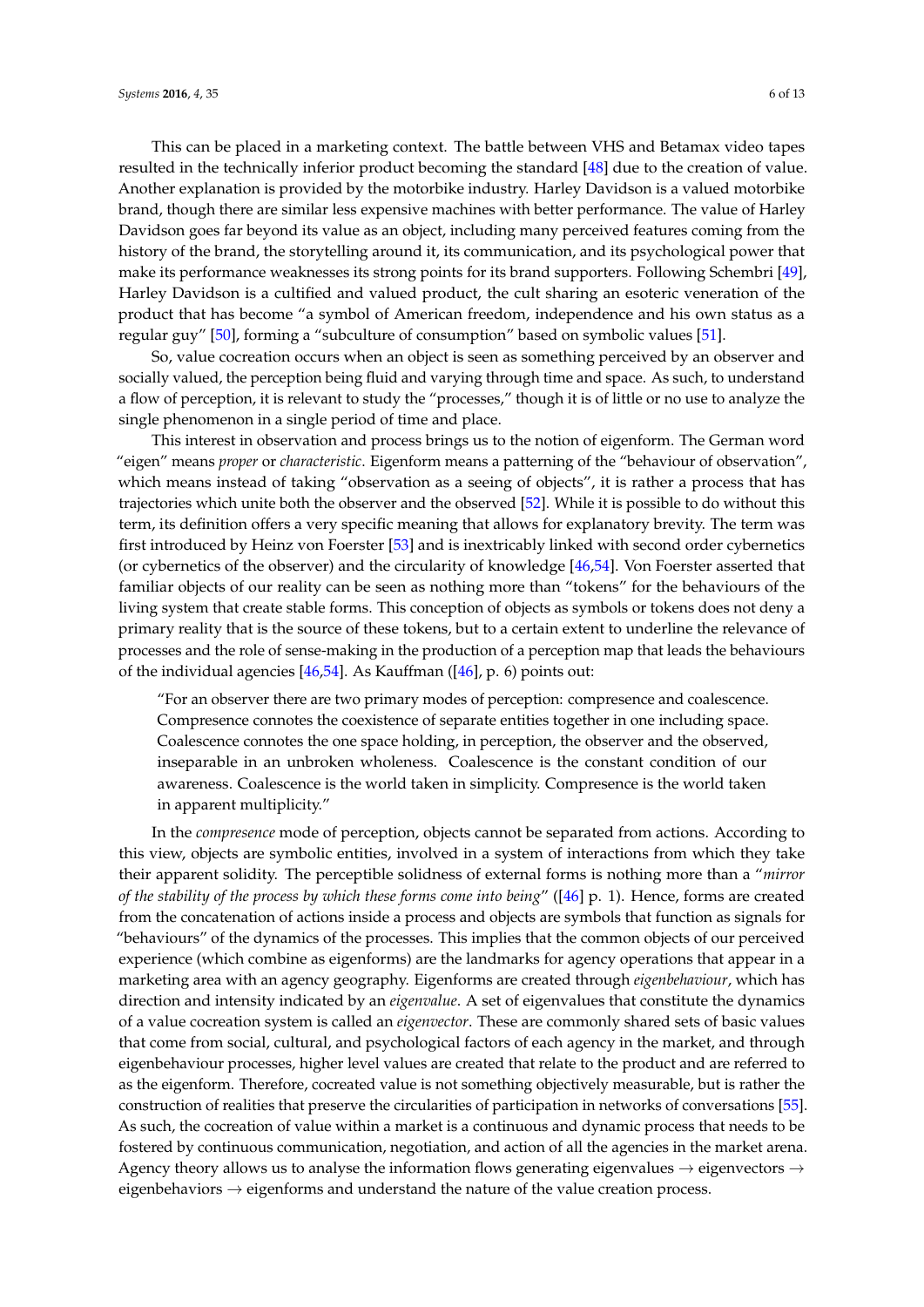Customers' agencies, in the market arena, build up a "pre-orientation" consisting of preferences regarding the description of existing and/or desired products, and their behaviour interacting with them. These preferences can be seen as "stabilized hypotheses" about the product enabling the customer agency to deal with it; in other words, they are eigenvalues produced by the cognitive system of the observer [\[56\]](#page-11-23). This implies that eigenvalues, eigenbehaviours, and eigenforms emerge at different levels as regularities from interactions among agencies that are able to communicate even though they are interacting in a very complex context [\[56](#page-11-23)[,57\]](#page-11-24). Of course, these regularities are "fluid" social ties that have no inertia and need to be continuously renegotiated [\[58\]](#page-11-25). Therefore, the value of a product relies on the perception of a customer. This perception may be different depending on a number of social, cultural, and psychological variables that may be completely dissimilar when considering different customers and/or the same customers over a different time and space.

Eigenbehaviour is a pattern of behaviour that arises in an agency due to its cultural-cognitive conditions, and as a consequence can be conceived as the system of operations within the cocreation process. Personality theory can be used to anticipate patterns of behaviour [\[59](#page-11-26)[–62\]](#page-12-0), and hence become a determinant for eigenbehaviour. The direction of development and the implementation of the eigenbehaviour is given by eigenvectors that are the result of eigenvalues. As such, eigenvalues are a determinant of eigenbehaviours that arise from formative agency traits [\[63](#page-12-1)[–65\]](#page-12-2), including personality traits. Agencies act in the complex context of the market according to eigenbehaviours, that in turn are generated by recursive eigenvalues: this process produces "regularities" (i.e., eigenform) that are tokens that give direction (thereby skirting complexity) of agencies' decision.

#### <span id="page-6-0"></span>*3.4. A New Notion of the Market as an Arena for Agencies*

The traditional conception of "market" can be represented by two distinct characteristics: (1) an aggregation of consumers; and (2) the locus of exchange where providers trade their products in exchange of money with customers [\[66\]](#page-12-3). This traditional vision views customers as being isolated from the value creation process, and simply being market objects that have the property of "consumption" that might be elaborated in some way.

In other words, in its original conceptualisation, the market exists through its population of customers (and providers). Customers are exposed to products as "objects of attention" by providers, objects having an objectively unique meaning characterised by positivist conceptualisations.

As the value cocreation paradigm shift occurred, the same basic concept of the market has changed. Here, positivism and modernism was replaced by constructivism and postmodernism, and customers were individuals with perspectives that differed. More importantly, they communicated with each other, therefore exposing their relative perspectives to critical exposure. Here, value is still created, but exposure to interactive processes meant that value creation might be temporary and unstable.

Under an agency theory lens, the market is now conceived as a forum where conversations are among agencies (providers and customers). *According to this view, the market is regarded as a "sign system", an arena where providers and customers together cocreate value through significatory systems [\[67\]](#page-12-4) driven by social constructs and individual values in symbolically oriented negotiations. From an agency theory perspective*, the market is seen as a customer plural interactive and complex locality from which value emerges through processes of communication. This is not just a set of singular values that are owned by customers and can be aggregated so that an average value is created. It is rather a complex process of value cocreation that emerges from dynamic communicative interactions that occur between customers.

As a consequence of the abovementioned concepts, the two classes of *customers* and *providers* can each be considered as *agencies*. Applying the theory from [\[11\]](#page-10-12), agencies are "viable living systems" that have the property of durability through adaptation. Since our interest lies in the market context, it must be said that agencies also value products. In traditional models, value creation is an individual attribute, but in an interactive context that draws on social networking, it turns into value cocreation through the development of complex processes (Figure [1\)](#page-7-0). Each viable living system may have within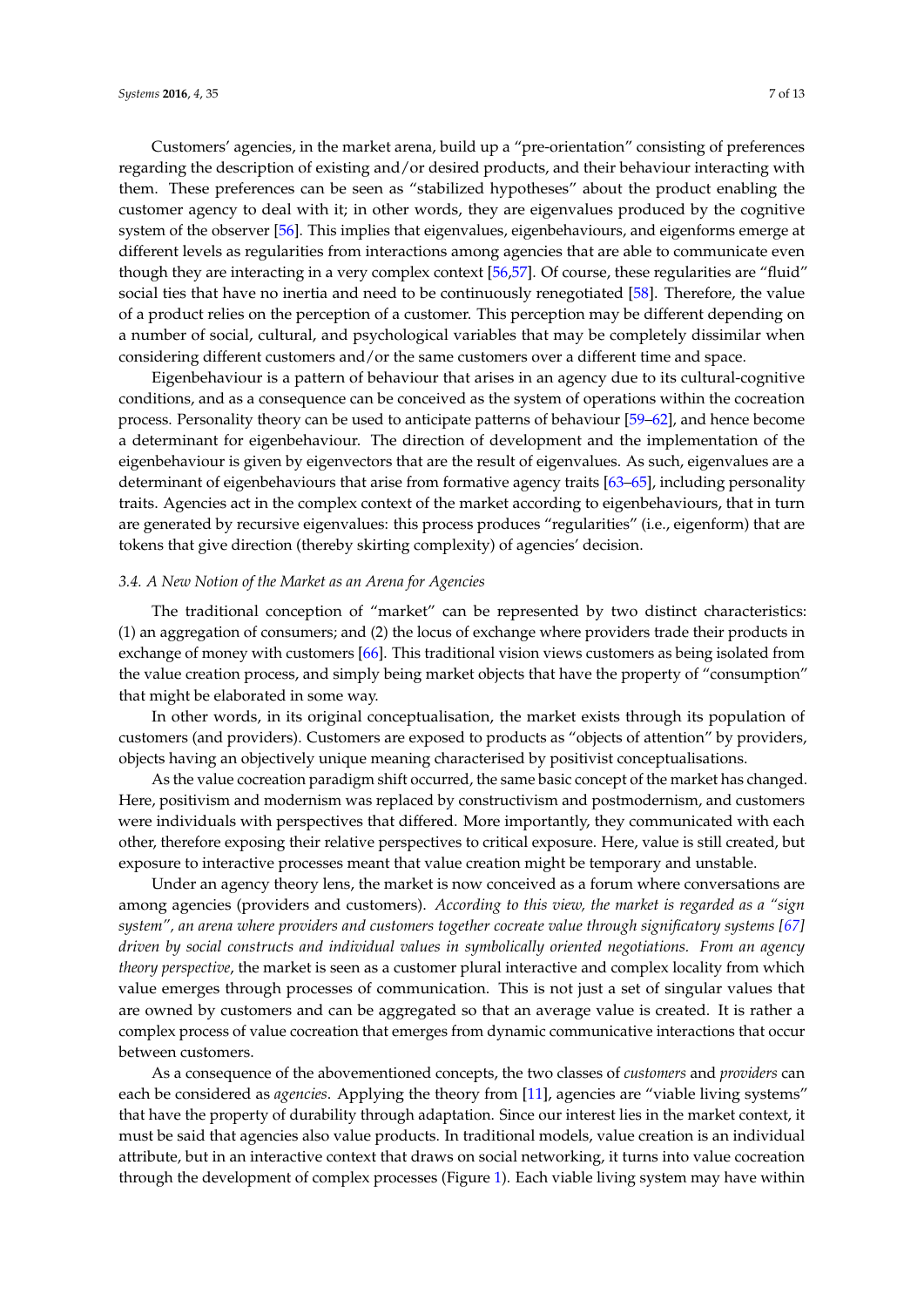it a viable system defined by its unique context. In this case, the market is an adaptive viable system it a viable system defined by its unique context. In this case, the market is an adaptive viable system populated by customers and producers who are also adaptive viable systems. In the same way as populated by customers and producers who are also adaptive viable systems. In the same way as customers and producers are together generators of value creation, the market arena is a generator customers and producers are together generators of value creation, the market arena is a generator of value cocreation that centres on identifiable products. In addition to customers and producers in Figure [1,](#page-7-0) there is also the class of objects of attention, called products, which are symbolically connected to behaviour through associated meaning.

<span id="page-7-0"></span>

**Figure 1.** Classes of Agency in a market arena interacting to cocreate value, with customers and **Figure 1.** Classes of Agency in a market arena interacting to cocreate value, with customers and producers individually interacting to cocreate common product based meaning. producers individually interacting to cocreate common product based meaning.

As we have seen, value cocreation happens in the market arena as a result of interactions. It As we have seen, value cocreation happens in the market arena as a result of interactions. It requires that the marketing arena is seen as an operative system populated by a set of loyal customers requires and others who are not loyal, and loyalty has cultural attributes  $[68]$ , implying that the market arena of Figure [1](#page-7-0) can be seen as an operative system of a market agency.<br>
The contractive processes in the contractive processes in the contractive processes in the contractive proces

The dynamic nature of the market enables one to see it as a space of interactive processes in which individual value creation shifts to value cocreation, a conceptualisation in marketing that constitutes a paradigm shift. However, unlike the nature of value creation, value cocreation is not a linear accumulation that can be represented through statistical averages, but rather embraces an underlying accumulation complex process of lifeworld social interaction from which the *emergence* of a viable sociocultural collective may occur [\[69\]](#page-12-6). Here, individuals in a market socially interact over value, and as they continue to do so under conditions of uncertainty [\[70,](#page-12-7)[71\]](#page-12-8), their interactions may reinforce each other resulting in the emergence of something quite new.<br>The engage in the emergence of something quite new.

To explain this further, we can refer to Allen [\[72\]](#page-12-9) who tells us that individuals engage in processes of communication through social media, and in so doing increasingly take their cues from one another and their social communities, as opposed to institutional sources such as corporate providers [\[73\]](#page-12-10). These cues are reflections of symbolic imagery that are negotiated through lifeworld processes. This recursive and dynamic negotiation brings the "emergence" of the value cocreation process that may then be taken to represent a collective process even though it originates as a collection of individual ones. It is a similar process to that which occurs as individuals in an orchestra start to tune up their instruments, and through the adoption of conscious or subconscious cues that appear to occur as a process of transference, somehow the orchestra shifts discontinuously from a set of individual fragments of musical narrative (called *antenarratives*, [\[74\]](#page-12-11)) to a coherent musical narrative.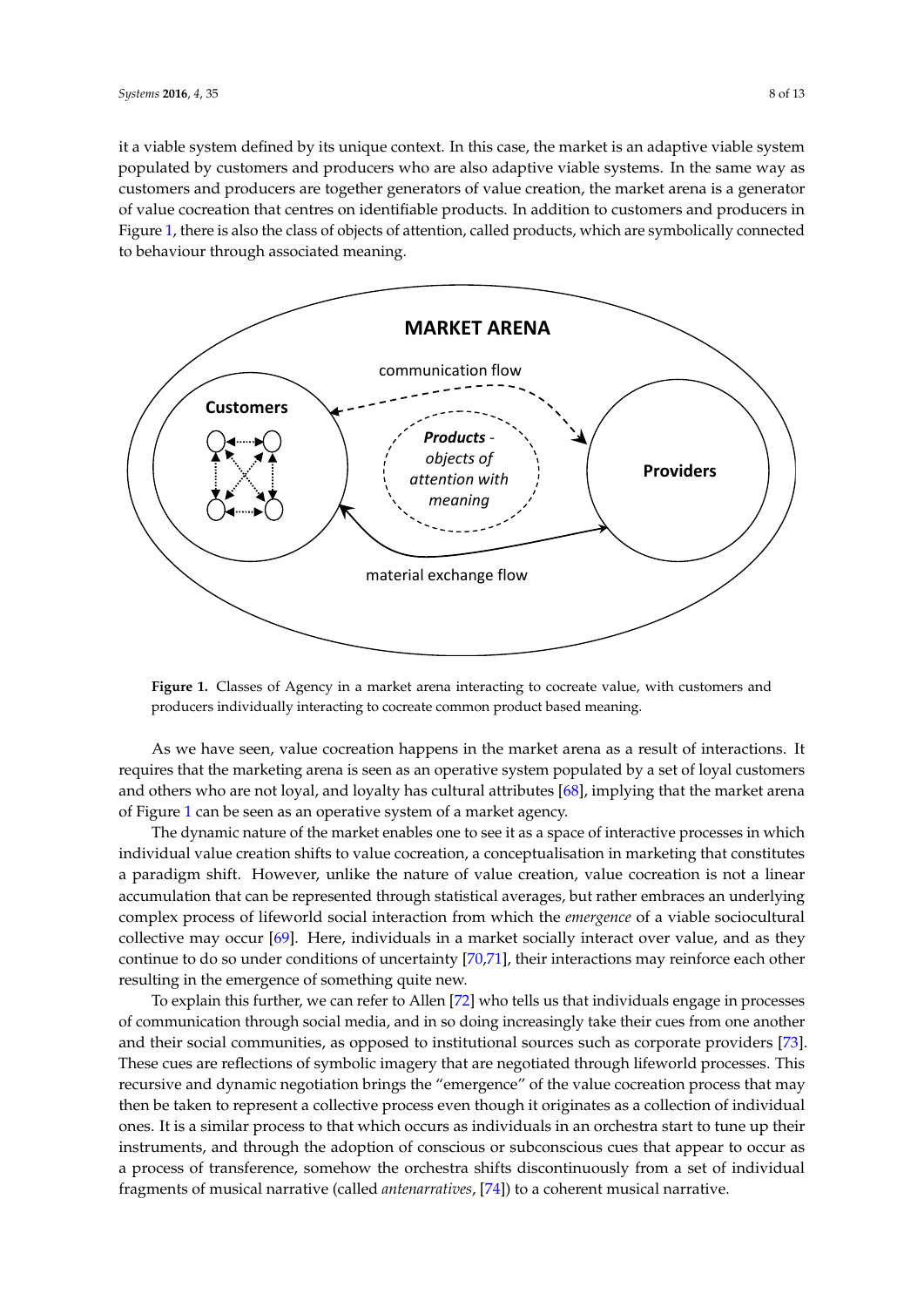"Cocreated" value depends on how agencies in the market arena jointly create the market offerings as shared symbolic meanings of the cocreation consumption experience [\[5,](#page-10-0)[75\]](#page-12-12). Therefore, the value of a specific product is the result of a customer experience deriving from the implicit negotiation between each customer and the provider of that product; this is implied in the Business to Consumer (B2C) market negotiation with thousands or millions of customers [\[66\]](#page-12-3). As will be seen in due course, the formation of the meaning of a product is also the result of interactions and communications among customers that may form groups around products that have a higher symbolic meaning. From this perspective, value does not have a universal significance but is a relative and complex perception of sense that assumes different forms that depend on agency perspectives, time, and context [\[76\]](#page-12-13).

This negotiation is a process whereby a plurality of agencies strive to reach agreement for the cocreation of value, thereby dealing with distinctions and differences across an individual's proprietary ideas of value. However, unlike negotiation strategies, there is no "objective" negotiator, only common exchanges of meaning that occur throughout the lifeworld that facilitate consensus [\[77\]](#page-12-14). This view resonates with Habermas' [\[77](#page-12-14)[,78\]](#page-12-15) theory of communicative action, according to which, actors in a social setting seek to reach common understanding and to coordinate actions by reasoned argument, consensus, and cooperation rather than through strategic action occurring strictly in pursuit of their own goals.

Hence, cocreation overcomes the mere material production of goods by shifting to the production of sense and meaning, this resulting from the interactions among multiple agents and their access to resources, and develops through symbols and the emergence of a common language to create structural coupling [\[32\]](#page-11-0), a term that indicates that agencies historically influence each other, and direct interactions [\[77\]](#page-12-14). This lifeworld communication process may be considered to underpin the imperatives for behaviour in a market agency. In the market context lifeworld, as a concept elaborated on by Shultz and Luckmann [\[79\]](#page-12-16) and Habermas [\[77\]](#page-12-14), this occurs between agencies which maintain their proprietary local worldviews and communicate with intention over a (product) theme. In so doing they create messages that are knowledge laden, and which become part of a value cocreation negotiation process. Since the lifeworld comes into being only through a plural composition of worldviews, there is some use in exploring the nature of the latter a little further within the context of the former. Worldviews are independent local topological spaces that interact in the lifeworld through communication processes that involve the exchange of messages. Each locality has an epistemological content that enables it to maintain a capacity to develop meaning, and through its interaction, to create mutual local understanding that offers a potential for the formation of value cocreation. This constitutes a relativity as meaning is migrated across agencies within the lifeworld, a process involving uncertainty with respect to collective meaning. Yolles [\[18\]](#page-10-13) explains that this uncertainty can only be reduced through processes of social feedback.

The consequence of these interactions for value cocreation is not given by the "*value-in-use*" of an uncontroversial '*thing*', but by the complex meanings created by recurrent and dynamic communication loops [\[35\]](#page-11-3) that are part of the marketing lifeworld.

#### <span id="page-8-0"></span>**4. Discussion and Conclusions**

This theoretical paper has aimed at clarifying the new dynamics of the market and the complexity of the value cocreation process. The shift in the conceptualisation relating to customer, market, and product has been analysed through an agency theoretical framework.

We have created a narrative to explain how, from the perspective of agency theory and the principles of social cybernetics that it embraces, that the market can be conceived as the physical or virtual arena where communications about products produce their meaning and symbolic value (eigenforms). This was possible because the role of the customer has changed and in today's market it is an active role as an agency instead of as a mere object of attention as it was in the traditional marketing paradigm. We also illustrated how agency theory allows us to better understand the information flows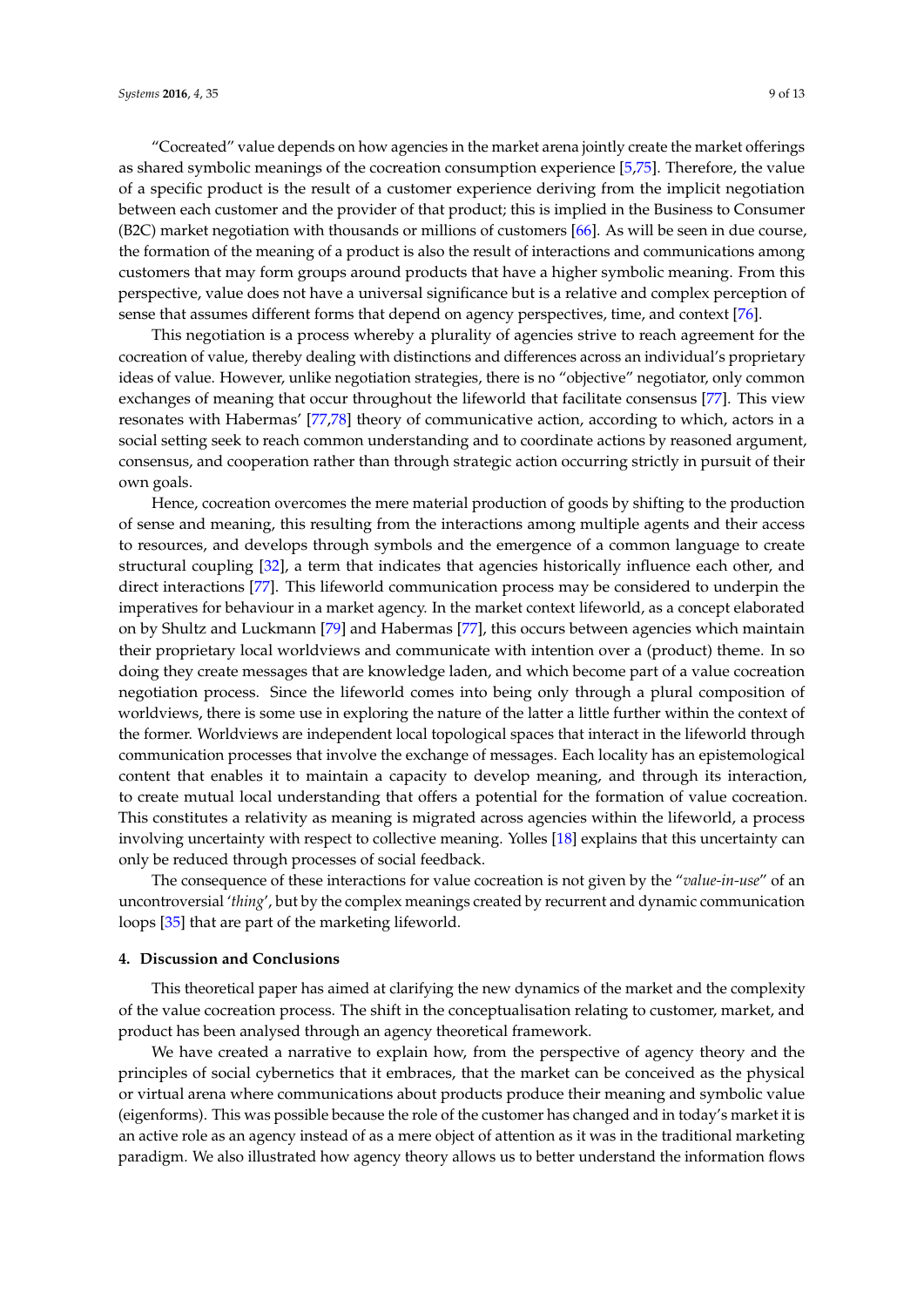generating eigenvalues  $\rightarrow$  eigenvectors  $\rightarrow$  eigenbehaviors  $\rightarrow$  eigenforms and understand the nature of the value creation process.

In particular, we focused on the shift of greatest relevance for marketing managers: the value cocreation shift. While a linear model would see the creation of value in the market as an aggregate sum of all the individual value creations, thus forming a value cocreation, this is an inadequate view of what is actually happening in the complex social environment. Rather, social communication occurs in a lifeworld in which meanings are relativistically interchanged between agencies. Due to this constructivist idea of relativity, there may be some degree of transformation in those meanings so that each agency in the lifeworld associated with a given class of product embraces proprietary meanings that are not directly comparable. However, through processes of negotiations concerned with meaning that that reflect on lifeworld processes [\[77,](#page-12-14)[78\]](#page-12-15), symbolic meanings may emerge that centre on particular products. It is this that explains value cocreation.

According to the agency framework presented in this study, the shift from value creation to value cocreation can be explained by the change in the "object of attention" in the market arena (See Figure [1\)](#page-7-0). For the traditional framework of value creation, the agency that instigates the interaction in the market arena is the provider and the object of attention is the customer that has to be convinced of the value in use of a given product through passive exposure to commercial communication, thus creating value from the exchange of value in use with cash flow.

Even though for the provider the ultimate goal is always the same as in the traditional framework (earning money from the customer), the underlying concept and the dynamics used to obtain this is different in value cocreation. The object of attention is now the product as a token and its value is not given by the mere and "rational" value in use, but by its representative value that is "non-rationally" attributed by the customer through the described value formation process made of cyclical information flows generating eigenvalues, eigenvectors, eigenbehaviors, and ultimately the eigenform as the perceived product and its value for the customer.

In the agency theory adopted, the development of value cocreation was illustrated. This has provided insight into the dynamics of the process of value cocreation by decoding it into the various interacting parts underlying its formative dynamics.

We are aware that this paper is a theoretical paper; future papers are likely to be concerned with more managerial aspects. Regarding the managerial implication of this framework, the analysis provided here may be seen as a starting point to develop more practical models of action that may allow firms to adopt strategies and policies to foster value cocreation and grasp possible evolutionary directions of the value cocreation process. This initial approach to the examination of the complex market dynamics and to the process of value cocreation provides a route to more detailed and pragmatic analyses. It is likely that further research in this topic grounded in agency theory may produce practical models to help firms find tools to better steer (not control) the value cocreation process, which then adopts its own dynamic. In particular, we are already conducting further research to analyse the process of sense making and meaning negotiation in consumption communities.

**Author Contributions:** Even though the article is the joint work of both authors, who both contributed to each paragraph, to conform with Italian regulation on academic publishing, we may attribute the contribution of each author as follows (based on the prominence of the role of the author in the section): Sections [1,](#page-0-0) [3.2,](#page-3-1) [3.3](#page-4-0) and [4](#page-8-0) can be attributed to Gandolfo Dominici; while Sections [2,](#page-1-0) [3.1](#page-3-2) and [3.4](#page-6-0) can be attributed to Maurice Yolles.

**Conflicts of Interest:** The authors declare no conflict of interest.

## **References**

- <span id="page-9-0"></span>1. Brown, S. Marketing as Multiplex: Screening Postmodernism. *Eur. J. Mark.* **1994**, *28*, 27–51. [\[CrossRef\]](http://dx.doi.org/10.1108/03090569410067631)
- 2. Christensen, L.T.; Torp, S.A.; Firat, F. Integrated marketing communication and postmodernity: An odd couple? *Corp. Commun. Int. J.* **2005**, *10*, 156–167. [\[CrossRef\]](http://dx.doi.org/10.1108/13563280510596961)
- 3. Cova, B.; Cova, V. Tribal marketing: The tribalisation of society and its impact on the conduct of marketing. *Eur. J. Mark.* **2002**, *36*, 595–620. [\[CrossRef\]](http://dx.doi.org/10.1108/03090560210423023)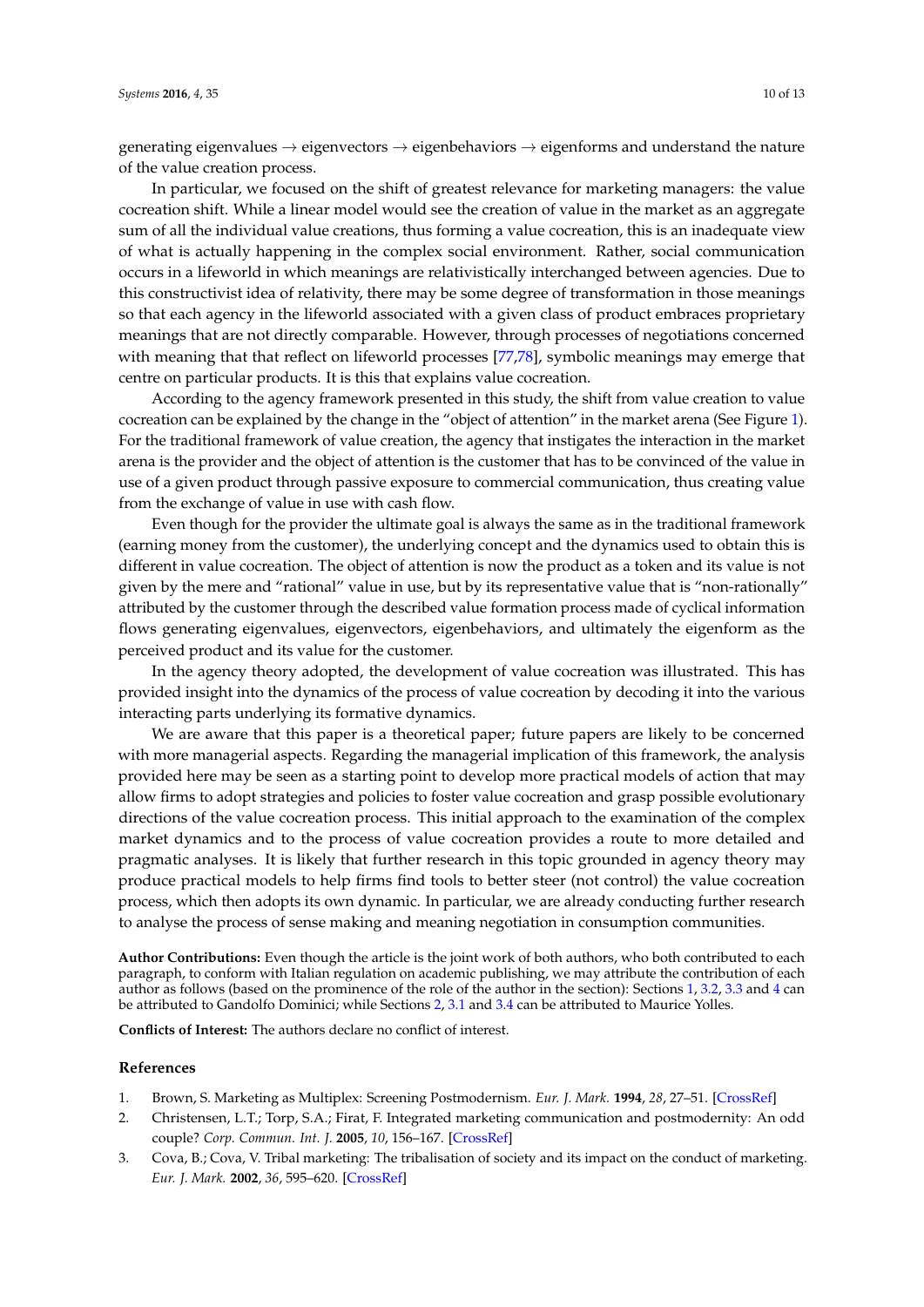- 4. Goneos-Malka, A.; Grobler, A.; Strasheim, A. Suggesting new communication tactics using digital media to optimise postmodern traits in marketing. *S. Afr. J. Commun. Theory Res.* **2013**, *39*, 122–143. [\[CrossRef\]](http://dx.doi.org/10.1080/02500167.2013.757248)
- <span id="page-10-0"></span>5. Firat, A.F.; Dholakia, N. Theoretical and philosophical implications of postmodern debates some challenges to modern marketing. *Mark. Theory* **2006**, *6*, 123–162. [\[CrossRef\]](http://dx.doi.org/10.1177/1470593106063981)
- <span id="page-10-1"></span>6. Grönroos, C. Service logic revisited: Who creates value? And who co-creates? *Eur. Bus. Rev.* **2008**, *20*, 298–314. [\[CrossRef\]](http://dx.doi.org/10.1108/09555340810886585)
- <span id="page-10-2"></span>7. Grönroos, C.; Strandvik, T.; Heinonen, K. Value Co-Creation: Critical Reflections. In *The Nordic School—Service Marketing and Management for the Future*; Gummerus, J., von Koskull, C., Eds.; CERS, Hanken School of Economics: Helsinki, Finland, 2015; pp. 69–81.
- <span id="page-10-3"></span>8. Vancouver, J.B. Living systems theory as a paradigm for organizational behavior: Understanding humans, organizations, and social processes. *Behav. Sci.* **1996**, *41*, 165–204. [\[CrossRef\]](http://dx.doi.org/10.1002/bs.3830410301) [\[PubMed\]](http://www.ncbi.nlm.nih.gov/pubmed/8856949)
- <span id="page-10-4"></span>9. Maturana, H.R.; Varela, F.J. *Autopoiesis and Cognition*; Boston Studies in the Philosophy of Science: Boston, MA, USA, 1979.
- <span id="page-10-5"></span>10. Schwarz, E. A Metamodel to interpret the Emergence, Evolution and Functioning of Viable Natural Systems. In Proceedings of the European Meeting on Cybernetics and Systems Research, Vienna, Austria, 5–8 April 1994; Trappl, R., Ed.; World Scientific: Singapore, 1994; pp. 1579–1586.
- <span id="page-10-12"></span>11. Schwarz, E. Towards a Holistic Cybernetics: From Science through Epistemology to Being. *Cybern. Hum. Knowing.* **1997**, *4*, 17–50.
- <span id="page-10-6"></span>12. Schwarz, E. Anticipating systems: An application to the possible futures of contemporary society. In Proceedings of the Invited paper at CAYS'2001, Fifth International Conference on Computing Anticipatory Systems, Liege, Belgium, 13–18 August 2001.
- <span id="page-10-7"></span>13. Bacharach, S.B. Organisational Theories: Some criteria for evaluation. *Acad. Manag. Rev.* **1989**, *14*, 496–515.
- <span id="page-10-8"></span>14. Whetten, D.A. What Constitutes a Theoretical Contribution. *Acad. Manag. Rev.* **1989**, *14*, 490–495. [\[CrossRef\]](http://dx.doi.org/10.2307/258554)
- <span id="page-10-9"></span>15. Bandura, A. *Social Foundations of Thought and Action: A Social Cognitive Theory*; Prentice-Hall: Englewood Cliffs, NJ, USA, 1986.
- <span id="page-10-10"></span>16. Haken, H.; Juval, P. Information and Self organization: A Unifying Approach and Application. *Entropy* **2016**, *197*, 1–57.
- <span id="page-10-11"></span>17. Mingers, J. *Self-Producing Systems*; Plenum Press: New York, NY, USA; London, UK, 1995.
- <span id="page-10-13"></span>18. Yolles, M.I. *Organizations as Complex Systems: An Introduction to Knowledge Cybernetics*; Volume Two of the Series Managing the Complex; Information Age Publishing: Greenwich, CT, USA, 2006.
- <span id="page-10-14"></span>19. Piaget, J. *The Psychology of Intelligence*; Harcourt and Brace: New York, NY, USA, 1950.
- <span id="page-10-15"></span>20. Beer, S. *The Heart of Enterprise*; John Wiley & Sons: Chichester, UK, 1979.
- <span id="page-10-16"></span>21. Yoon, K.L. Political Culture of Individualism and Collectivism. Ph.D. Thesis, University of Michigan, Ann Arbor, MI, USA, 2010.
- <span id="page-10-17"></span>22. Yolles, M.I.; Fink, G. A General theory of generic modelling and paradigm shifts: Part 1—The fundamentals. *Kybernetes* **2010**, *44*, 283–298. [\[CrossRef\]](http://dx.doi.org/10.1108/K-11-2014-0255)
- 23. Yolles, M.I.; Fink, G. A General theory of generic modelling and paradigm shifts: Part 2. Cybernetics orders. *Kybernetes* **2015**, *44*, 299–310. [\[CrossRef\]](http://dx.doi.org/10.1108/K-12-2014-0302)
- <span id="page-10-18"></span>24. Yolles, M.I.; Fink, G. A General theory of generic modelling and paradigm shifts: Part 3. The extension. *Kybernetes* **2015**, *44*, 311–328. [\[CrossRef\]](http://dx.doi.org/10.1108/K-12-2014-0303)
- <span id="page-10-19"></span>25. Miller, J.G. *Living Systems*; McGraw-Hill: New York, NY, USA, 1978.
- <span id="page-10-20"></span>26. Rampen, W. My Personal Definition of Business with Customer Value Co-Creation, Customer Think. 2009.
- <span id="page-10-21"></span>27. Levy, S. Symbols for sale. In *Harvard Business Review*; Sage Publications: New York, NY, USA, 1959; Volume 37, pp. 117–124.
- 28. Levy, S. Dreams, Fairy Tales, Animals and Cars. *Psychol. Mark.* **1985**, *2*, 67–81. [\[CrossRef\]](http://dx.doi.org/10.1002/mar.4220020203)
- 29. McCracken, G. Culture and Consumption: A Theoretical Account of the Structure and Movement of the Cultural Meaning of Consumer Goods. *J. Consum. Res.* **1986**, *13*, 71–84. [\[CrossRef\]](http://dx.doi.org/10.1086/209048)
- 30. Muniz, A.M. Brand community and the negotiation of brand meaning. In *Advances in Consumer Research*, Volume 24, ed.; Brucks, M., MacInnis, D.J., Eds.; Association for Consumer Research: Provo, UT, USA, 1997; pp. 308–309.
- <span id="page-10-22"></span>31. Broderick, A.; MacLaran, P.; Ma, P.Y. Brand Meaning Negotiation and the Role of the Online Community: A Mini Case Study. *J. Custom. Behav.* **2003**, *2*, 75–103. [\[CrossRef\]](http://dx.doi.org/10.1362/147539203764935390)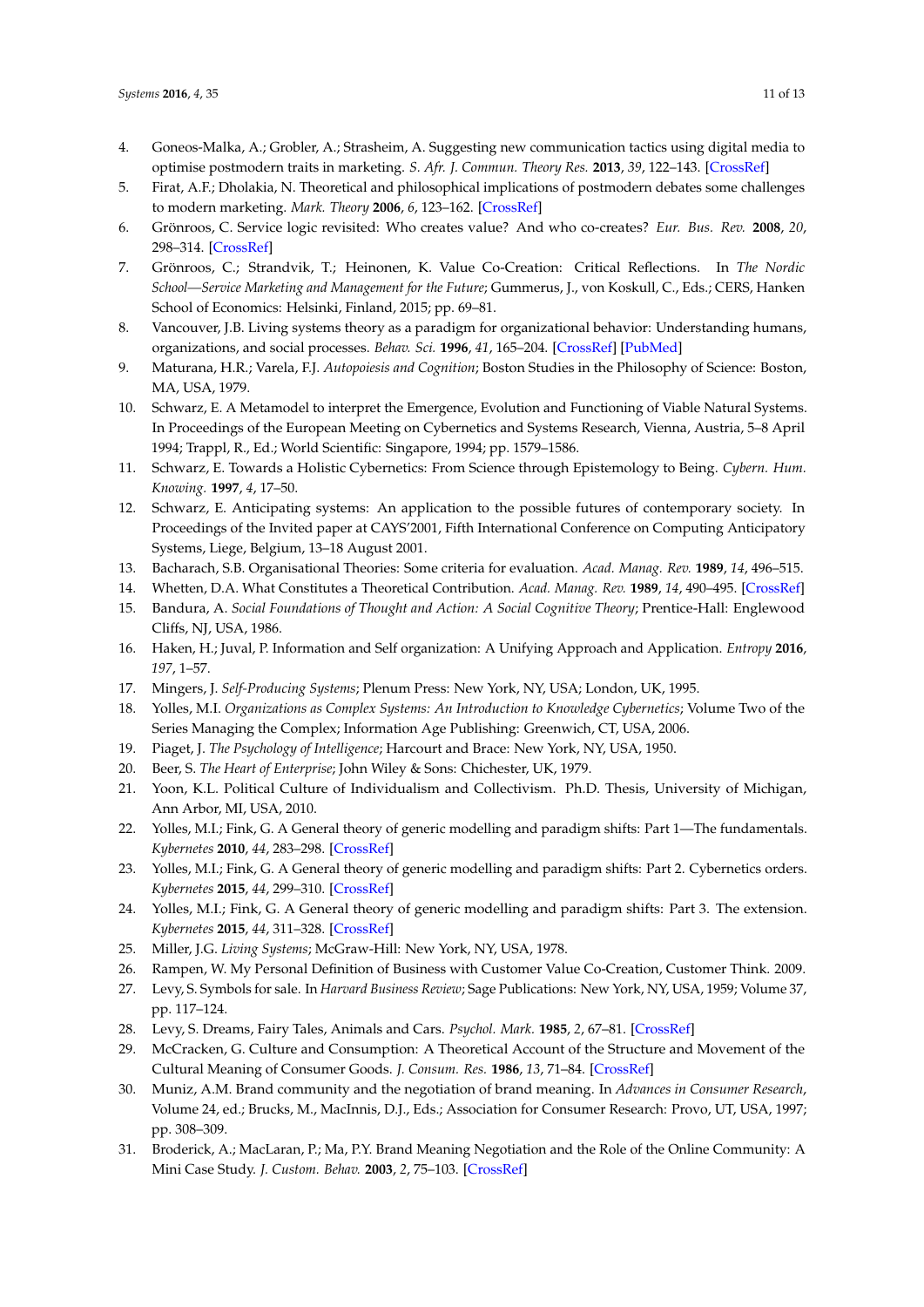- <span id="page-11-0"></span>32. Dominici, G.; Basile, G.; Palumbo, F. Viable systems approach and consumer culture theory: A conceptual framework. *J. Organ. Transform. Soc. Change* **2013**, *10*, 262–285. [\[CrossRef\]](http://dx.doi.org/10.1179/1477963313Z.00000000018)
- <span id="page-11-1"></span>33. Espejo, R.; Dominici, G. Cybernetics of Value Cocreation for Product Development. *Syst. Res. Behav. Sci.* **2016**, in press. [\[CrossRef\]](http://dx.doi.org/10.1002/sres.2392)
- <span id="page-11-2"></span>34. Toffler, A. *The Third Wave*; Bantam: New York, NY, USA, 1980.
- <span id="page-11-3"></span>35. Packard, V. *The Hidden Persuaders*; David McKay Company: New York, NY, USA, 1957.
- <span id="page-11-4"></span>36. Hackley, C.; Tiwsakul, R.A.; Preuss, L. An ethical evaluation of product placement: A deceptive practice? *Bus. Eth. Eur. Rev.* **2008**, *17*, 109–120. [\[CrossRef\]](http://dx.doi.org/10.1111/j.1467-8608.2008.00525.x)
- <span id="page-11-5"></span>37. Normann, R.; Ramirez, R. Designing Interactive Strategy. Harvard Business Review. 1993. Available online: <https://hbr.org/1993/07/designing-interactive-strategy> (accessed on 8 January 2016).
- <span id="page-11-6"></span>38. Vargo, S.L.; Lusch, R.F. Evolving to a new dominant logic for marketing. *J. Mark.* **2004**, *68*, 1–17. [\[CrossRef\]](http://dx.doi.org/10.1509/jmkg.68.1.1.24036)
- 39. Vargo, S.L.; Lusch, R.F. Service-dominant logic: Continuing the evolution. *J. Acad. Mark. Sci.* **2008**, *36*, 1–10. [\[CrossRef\]](http://dx.doi.org/10.1007/s11747-007-0069-6)
- <span id="page-11-7"></span>40. Lusch, R.F.; Vargo, S.L. *Service Dominant Logic: Premises, Perspectives, Possibilities*; Cambridge University Press: Cambridge, UK, 2014.
- <span id="page-11-8"></span>41. Grönroos, C. Adopting a service logic for marketing. *Mark. Theory* **2006**, *6*, 317–333. [\[CrossRef\]](http://dx.doi.org/10.1177/1470593106066794)
- <span id="page-11-9"></span>42. Woodruff, R.B.; Flint, D.J. Marketing's service dominant logic and customer value. In *The Service-Dominant Logic of Marketing: Dialog, Debate and Direction*; Lusch, R.F., Vargo, S.L., Eds.; M.E. Sharpe: Armonk, NY, USA, 2006; pp. 183–195.
- <span id="page-11-10"></span>43. Kalaignanam, K.; Varadarajan, R. Customers as coproducers: Implications for marketing strategy effectiveness and marketing operations efficiency. In *The Service Dominant Logic of Marketing: Dialog, Debate and Direction*; Lusch, R.F., Vargo, S.L., Eds.; M.E. Sharpe: Armonk, NY, USA, 2006; pp. 166–179.
- <span id="page-11-11"></span>44. Etgar, M. A descriptive model of the consumer co-production process. *J. Acad. Mark. Sci.* **2008**, *36*, 97–108. [\[CrossRef\]](http://dx.doi.org/10.1007/s11747-007-0061-1)
- <span id="page-11-12"></span>45. Kotler, P.T.; Armstrong, G. *Principles of Marketing: Global Edition*; Pearson Education: New York, NY, USA, 2009.
- <span id="page-11-13"></span>46. Kauffman, L.H. Eigenform. In Proceedings of the 51st Annual Meeting of the ISSS—2007, Tokyo, Japan, 5–10 August 2007; Available online: <www.isss.org/index.php/proceedings51st/article/view/811/295> (accessed on 7 Janaury 2016).
- <span id="page-11-14"></span>47. Bruner, J. *Actual Minds, Possible Worlds*; Harvard University Press: Boston, MA, USA, 1987.
- <span id="page-11-15"></span>48. Cusumano, M.A.; Mylonadis, Y.; Rosenbloom, R.S. Strategic Maneuvering and Mass-Market Dynamics: The Triumph of VHS over Beta. *Bus. Hist. Rev.* **1992**, *66*, 51–94. [\[CrossRef\]](http://dx.doi.org/10.2307/3117053)
- <span id="page-11-16"></span>49. Schembri, S. Reframing brand experience: The experiential meaning of Harley–Davidson. *J. Bus. Res.* **2009**, *62*, 1299–1310. [\[CrossRef\]](http://dx.doi.org/10.1016/j.jbusres.2008.11.004)
- <span id="page-11-17"></span>50. McCormick, J. Why Harley-Davidson May Not Be the Perfect Ride for Scott Walker. 2015. Available online: [http://www.bloomberg.com/politics/articles/2015-08-13/harley-davidson-may-not-be](http://www.bloomberg.com/politics/articles/2015-08-13/harley-davidson-may-not-be-the-perfect-ride-for-scott-walker)[the-perfect-ride-for-scott-walker](http://www.bloomberg.com/politics/articles/2015-08-13/harley-davidson-may-not-be-the-perfect-ride-for-scott-walker) (accessed on 12 April 2016).
- <span id="page-11-18"></span>51. Schouten, J.W.; McAlexander, J.H. Subcultures of Consumption: An Ethnography of the New Bikers. *J. Consum. Res.* **1995**, *22*, 43–61. [\[CrossRef\]](http://dx.doi.org/10.1086/209434)
- <span id="page-11-19"></span>52. Johnson, M. Powerful Symmetries and Eigenforms. 2011. Available online: [http://dailyimprovisation.](http://dailyimprovisation.blogspot.co.uk/2011/11/powerful-symmetries-and-eigenforms.html) [blogspot.co.uk/2011/11/powerful-symmetries-and-eigenforms.html](http://dailyimprovisation.blogspot.co.uk/2011/11/powerful-symmetries-and-eigenforms.html) (accessed on 11 April 2016).
- <span id="page-11-20"></span>53. Von Foerster, H. *Observing Systems*; The Systems Inquiry Series; Intersystems Publications: Salina, CA, USA, 1981.
- <span id="page-11-21"></span>54. Kauffman, L.H. Eigenform. *Kybernetes* **2005**, *34*, 129–150. [\[CrossRef\]](http://dx.doi.org/10.1108/03684920510575780)
- <span id="page-11-22"></span>55. Krippendorff, K. Cybernetics'sreflexive turns. *Cybern. Hum. Knowing* **2008**, *15*, 173–184.
- <span id="page-11-23"></span>56. Achterbergh, J.; Vriens, D. Organizations. In *Social Systems Conducting Experiments*, 2nd ed.; Springer: Heidelberg, Germany, 2010.
- <span id="page-11-24"></span>57. Varela, F.J.; Thompson, E.; Rosch, E. *The Embodied Mind*; MIT Press: Cambridge, MA, USA, 1993.
- <span id="page-11-25"></span>58. Latour, B. Reassembling the social. In *An Introduction to Actor-Network-Theory*; Oxford University Press: New York, NY, USA, 2005.
- <span id="page-11-26"></span>59. Lebra, T.S. *Japanese Patterns of Behaviour*; University of Hawaii Press: Honolulu, HI, USA, 1976.
- 60. De Vries, M.F.R. The entrepreneurial personality: A person at the crossroads. *J. Manag. Stud.* **1977**, *14*, 34–57. [\[CrossRef\]](http://dx.doi.org/10.1111/j.1467-6486.1977.tb00616.x)